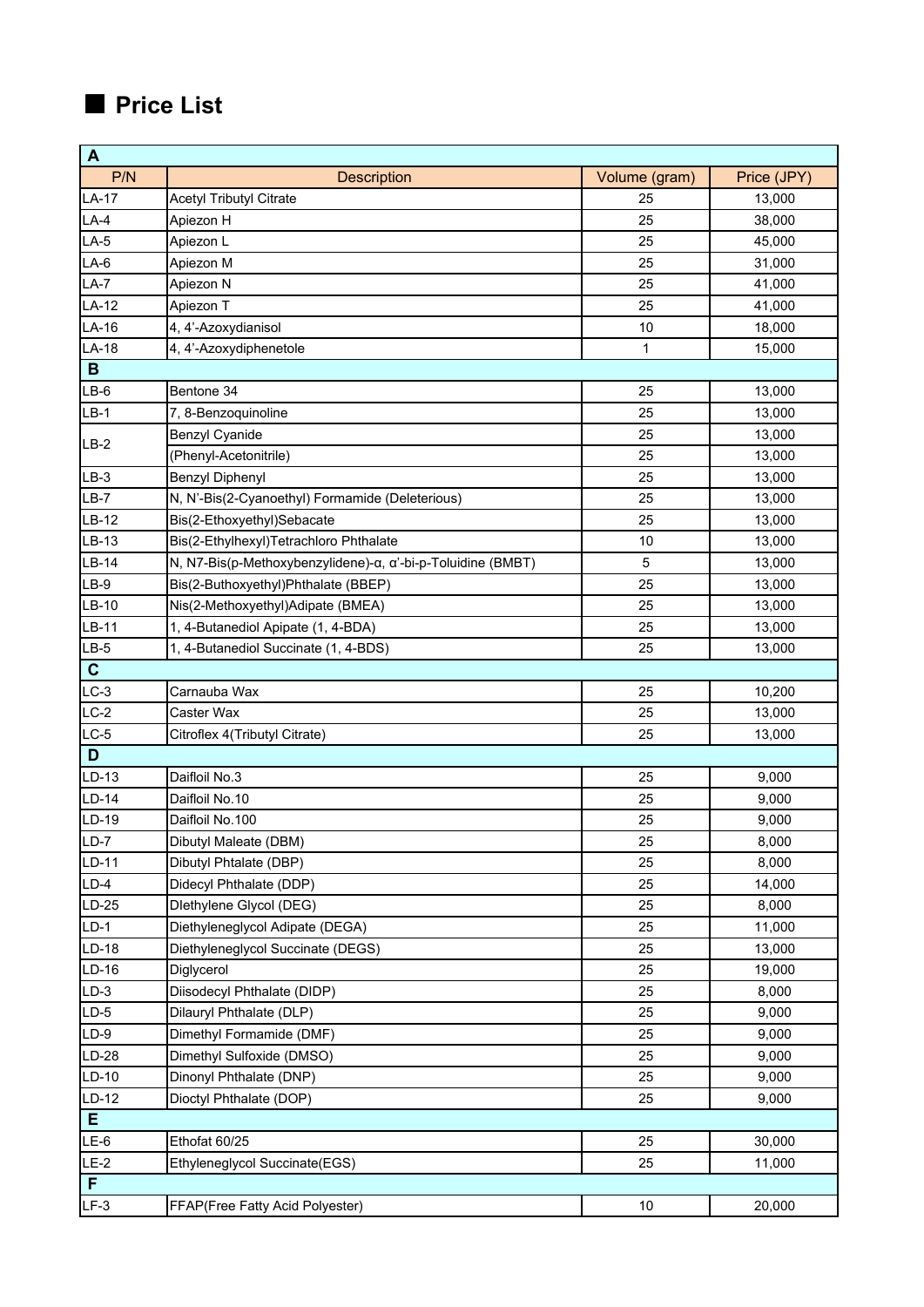| $LF-6$            | Flexol 8N8                                                         | 25       | 25,000           |  |  |
|-------------------|--------------------------------------------------------------------|----------|------------------|--|--|
| G                 |                                                                    |          |                  |  |  |
| $LG-2$            | Glutaronitrile                                                     | 25       | 20,000           |  |  |
| H                 |                                                                    |          |                  |  |  |
| $LH-1$            | Hexatriacontane                                                    | 25       | 40,000           |  |  |
| $LH-5$            | Hyprose SP-80                                                      | 25       | 10,000           |  |  |
| $\mathbf{I}$      |                                                                    |          |                  |  |  |
| $LI-1$            | Igepal CO-880                                                      | 25       | 16,000           |  |  |
| $LI-5$            | Igepal CO-990                                                      | 25       | 16,000           |  |  |
| L                 |                                                                    |          |                  |  |  |
| $LL-8$            | Liquid Paraffin                                                    | 25       | 8,000            |  |  |
| N                 |                                                                    |          |                  |  |  |
| $LN-2$            |                                                                    | 25       |                  |  |  |
|                   | Neopentylglycol Succinate(NGS)                                     |          | 13,000           |  |  |
| $\mathbf{o}$      |                                                                    |          |                  |  |  |
| $LO-4$            | n-Octadecane                                                       | 25       | 15,800           |  |  |
| $LO-3$            | β, β'-Oxydipropionitrile (ODPN)                                    | 25       | 12,000           |  |  |
| $LO-10$           | OV-1 (Demethylsilicone Gum)                                        | 10       | 43,600           |  |  |
| LO-11             | OV-101 (Demethylsilicone)                                          | 10       | 30,200           |  |  |
| $LO-12$           | OV-3 (10% Phenylmethysilicone)                                     | 10       | 21,800           |  |  |
| $LO-13$           | OV-7 (20% Phenylmethysilicone)                                     | 10       | 21,800           |  |  |
| $LO-14$           | OV-11 (35% Phenylmethysilicone)                                    | 10       | 21,800           |  |  |
| $LO-15$           | OV-17 (50% Phenylmethysilicone)                                    | 10       | 21,800           |  |  |
| $LO-16$           | OV-22 (65% Phenylmethysilicone)                                    | 10       | 48,000           |  |  |
| LO-17             | OV-25 (75% Phenylmethysilicone)                                    | 10       | 48,000           |  |  |
| LO-18             | OV-61 (33% Phenylmethysilicone)                                    | 10       | 48,000           |  |  |
| LO-19             | OV-73 (Diphenyldimethysilicone Gum)                                | 10       | 34,800           |  |  |
| $LO-20$           | OV-105 (Cyanopropylsilicone)                                       | 5        | 40,600           |  |  |
| $LO-21$           | OV-202 (Trifluoropropylmethylsilicone)                             | 5        | 29,000           |  |  |
| $LO-22$           | OV-210 (Trifluoropropylmethylsilicone)                             | 10       | 23,500           |  |  |
| $LO-23$           | OV-215 (Trifluoropropylmethysilicone- Gum)                         | 5        | 24,500           |  |  |
| $LO-24$           | OV-225 (25% Phenyl 25% Cyanopropyl silicone)                       | 5        | 49,500           |  |  |
| $LO-25$           | OV-275 (Dicyanoallylsilicone)                                      | 5        | 39,200           |  |  |
| LO-26             | OV-330 (Silicone Carbowax Coplymer)                                | 5        | 39,200           |  |  |
| LO-27             | OV-351 (Polyglycol-Nitroterepthalic)                               | 10       | 29,000           |  |  |
| LO-28             | OV-1701 (Dimethylphenylcynosilicone)                               | 3        | 49,800           |  |  |
| P<br><b>LP-22</b> |                                                                    |          |                  |  |  |
| <b>LP-27</b>      | Polythyleneglycol 200 (PEG 200)<br>Polythyleneglycol 300 (PEG 300) | 25<br>25 | 8,000<br>8,000   |  |  |
| $LP-3$            | Polythyleneglycol 400 (PEG 400)                                    | 25       | 8,000            |  |  |
| $LP-4$            | Polythyleneglycol 600 (PEG 600)                                    | 25       | 8,000            |  |  |
| $LP-5$            | Polythyleneglycol 1000 (PEG 1000)                                  | 25       | 8,000            |  |  |
| $LP-6$            | Polythyleneglycol 1500 (PEG 1500)                                  | 25       | 8,000            |  |  |
| $LP-7$            | Polythyleneglycol 1540 (PEG 1540)                                  | 25       | 8,000            |  |  |
| $LP-23$           | Polythyleneglycol 2000 (PEG 2000)                                  | 25       | 8,000            |  |  |
| $LP-8$            | Polythyleneglycol 4000 (PEG 4000)                                  | 25       | 8,000            |  |  |
| $LP-9$            | Polythyleneglycol 6000 (PEG 6000)                                  | 25       | 8,000            |  |  |
| $LP-10$           | Polythyleneglycol 9000 (PEG 9000)                                  | 25       | 8,000            |  |  |
| LP-11             | Polythyleneglycol 20M (PEG 20M)                                    | 25       | 8,000            |  |  |
| <b>LP-28</b>      | PEG 20M-TPA                                                        | 10       | 20,000           |  |  |
| LP-29<br>LP-16    | Polyethyleneimine<br>Polyphenyl Ether(5 rings)OS-124               | 25<br>10 | 14,000<br>16,000 |  |  |
| LP-31             | Polyvinylpyroidone(PVP)                                            | 25       | 9,000            |  |  |
| $LP-14$           | Propylenecarbonate                                                 | 25       | 9,000            |  |  |
| $LP-12$           | Propyleneglycol                                                    | 25       | 8,000            |  |  |
| LP-19             | Propyleneglycol Sebacate                                           | 25       | 13,000           |  |  |
|                   |                                                                    |          |                  |  |  |